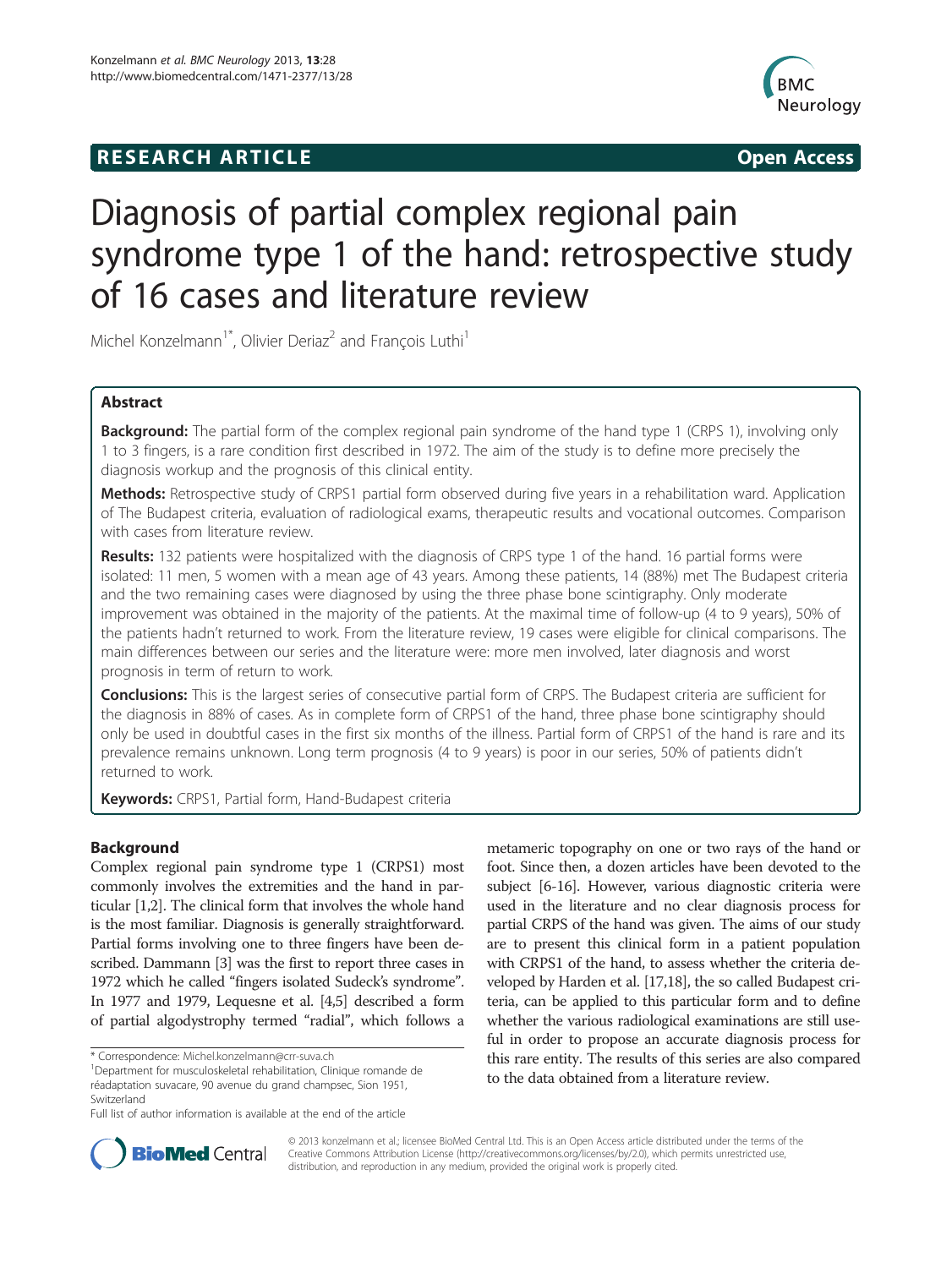## **Methods**

#### Population and diagnostic criteria

This is a retrospective single-centre study of patients admitted to a tertiary rehabilitation centre between January 2004 and December 2009. This study was approved by the regional medical ethics committee (commission cantonale valaisanne d'éthique médicale) with the reference number 043/07. All the patients signed an informed consent form for their participation and publication of images. The majority of patients were admitted to our hospital at the request of the leading Swiss accident insurer. Most patients were men employed in industry and the building trade with persistent deficiencies as a result of an industrial, road traffic or sporting accident. Patients with a partial form involving a maximum of 3 rays [[15,16\]](#page-6-0) were selected from those with complete CRPS1 of the hand. All our patients satisfied the French criteria for CRPS1 (algodystrophy) [[1\]](#page-6-0). These criteria were in used in our hospital before Budapest's criteria. The other inclusion criteria were: age between 18–65 years, no invalidity pension, no central nervous system lesion or significant lesion of the peripheral nervous system (CRPS type 2). The criteria developed in Budapest [[17\]](#page-7-0) for CRPS, validated in 2010 [\[18](#page-7-0)], were used and applied retrospectively to our series through the computer medical record which prospectively collects clinical data since 1999. The socioeconomic and other clinical data were also collected from this system. CRPS was treated according to current guidelines [[19,20\]](#page-7-0).

#### Radiological data

The radiological data were gathered from available examination reports and images. For standard radiography, an anteroposterior view of both hands on the same film was used as the reference image [\[21\]](#page-7-0). The radiographic features of CRPS have been described in detail by Doury [\[1](#page-6-0)]: diffuse or peri /juxta-articular demineralisation, mottled demineralisation, predominantly subchondral bone resorption, endosteal resorption of the intracortical bone which may occur in combination according to the stage of CRPS. These signs and their localisation were noted for each file. For three-phase bone scintigraphy (TBPS), the scintigraphic classification of CRPS into 3 stages [[22-29](#page-7-0)] was used: stage 1, early increased vascular and tissue perfusion and early and delayed bone hyperfixation; stage 2, absence of early hyperperfusion and delayed hyperfixation and stage 3, early tissue hypoperfusion, normalisation of bone fixation. The criteria described by Schürmann et al. [\[30](#page-7-0)] were used for magnetic resonance imaging (MRI): bone marrow oedema in a spot pattern of the carpal bones, subcutaneous oedema, subcutaneous and/or synovial contrast uptake during Gadolinium injection and joint effusion.

# Evaluation of the results of treatment and of course

During hospital stay, pain severity was assessed on admission and discharge using a visual analogical scale (VAS) from 0 to 100 mm  $(0 = no \,\text{pain}; 100 = the \,\text{worst}$ possible pain) [\[31,32](#page-7-0)]. A beneficial treatment effect on pain was considered to be present if the baseline value was reduced by at least 30% between admission and discharge [[31](#page-7-0)]. Hand function was assessed using the Disabilities Arm Shoulder and Hand (DASH) questionnaire at the start and end of the hospital stay [\[33](#page-7-0)]. A reduction of at least 12.75 points on DASH between the start and end of the hospital stay defines the minimum detectable change of the DASH, that is to say the change observed which cannot be attributed to measurement error with a 95% confidence interval [[33](#page-7-0)]. The perceived overall efficacy of treatment was also assessed on the basis of an external criterion [[31](#page-7-0)]. The patient completed a VAS of overall treatment efficacy at discharge (0 mm = no effect; 100 mm = the greatest possible beneficial effect). The patient was considered to be improved if an efficacy of more than 30 mm on the VAS was detected, which corresponds to the smallest clinically significant change [\[31](#page-7-0)]. The results of these measures (VAS, DASH, overall treatment efficacy) are presented as the mean and percentage of patients considered being responders. The outcome at the maximal follow-up (4 to 9 years after hospitalization) was evaluated with the insurance records.

#### Literature review

The articles in English, French and German published between 1970 and 2012 that dealt with partial CRPS 1 were searched with Pubmed and the reference lists of the articles identified. The following key words were used: algodystrophy, reflex sympathetic dystrophy, Sudeck's atrophy, transient osteoporosis, CRPS, partial, segmental, hand. Exclusion criteria were as follows: review articles, articles in a language other than French, English and German, articles without a useful description of the cases and articles on CRPS type 2.

The following data were compared with the cases reported in the literature: sex, age, trigger factors, diagnostic delay, number of fingers affected, symptoms, clinical signs, standard radiography, TBPS and evolution.

## Results

#### Population and clinical criteria

Tables [1](#page-2-0) and [2](#page-3-0) summarizes the data. In the study period, 132 patients were admitted with the diagnosis of CRPS of the hand. Of these 132 patients, 16 cases of partial forms of CRPS involving three rays at the maximum were selected. All fulfilled the French criteria [[1](#page-6-0)]. The cases involved 11 men and 5 women with a mean age of 43 years, admitted for 30 days on average. Of these 16 cases, 14 fulfilled all the Budapest clinical diagnostic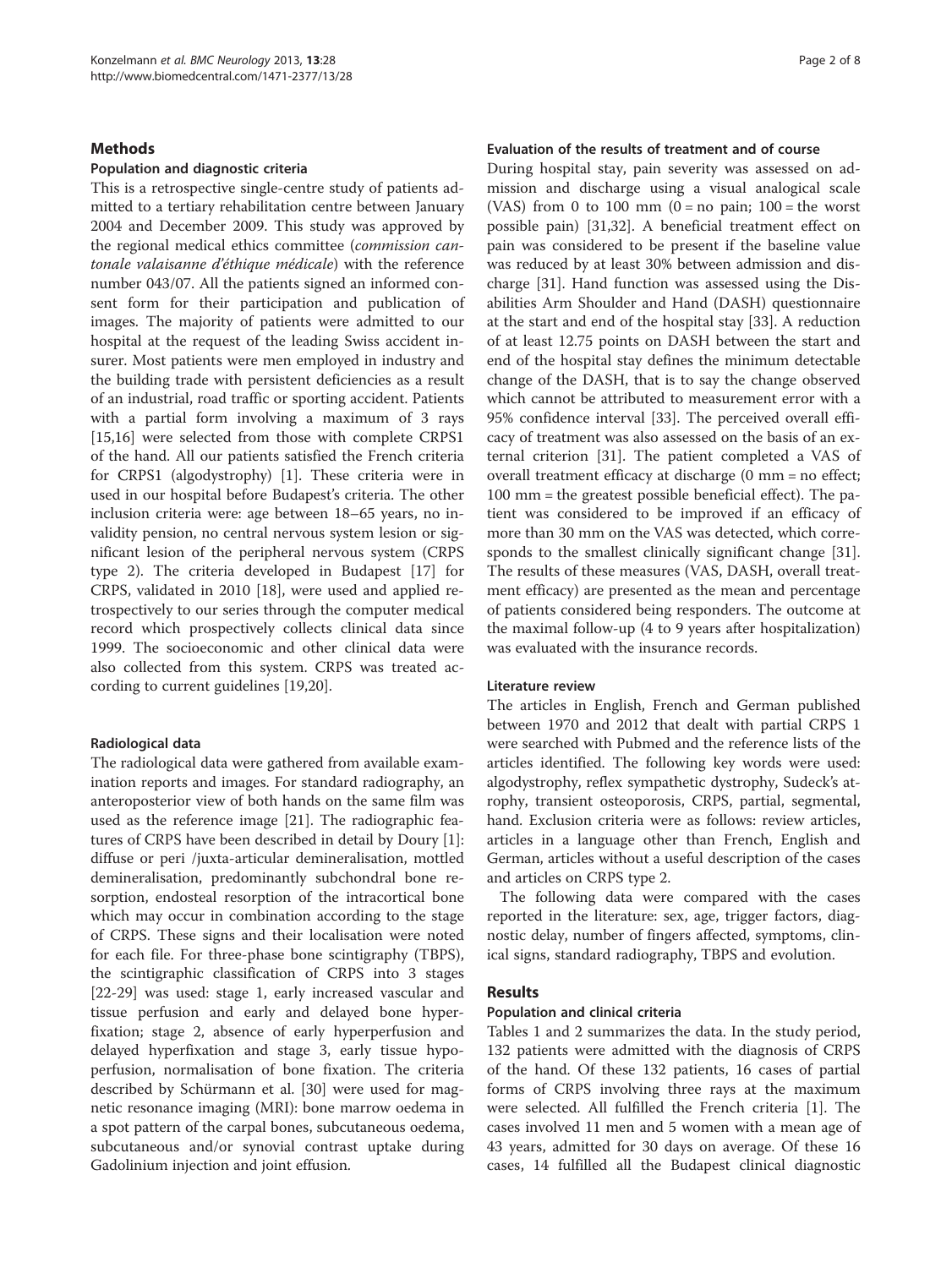|                                              | Our series ( $n = 16$ )                         |                 |        | Literature ( $n = 19$ )                                   |                    |     |
|----------------------------------------------|-------------------------------------------------|-----------------|--------|-----------------------------------------------------------|--------------------|-----|
| Sex-ratio                                    | 11 M/5 W                                        |                 |        | 8 M/ 11 W                                                 |                    |     |
| Average age                                  | 43 years (25 à 59 years)                        |                 |        | 48,1 years (18 à 71 years)                                |                    |     |
| <b>Triggering factors</b>                    | <b>Traumatic</b>                                | 16              | 100.0% | <b>Traumatic</b>                                          | 14                 | 74% |
|                                              | Non traumatic                                   | 0               | 0%     | Non traumatic                                             | 5                  | 26% |
| Initial injury                               | Contusion/sprain                                | 2               | 13%    | Contusion/sprain                                          | 6                  | 32% |
|                                              | Fracture/dislocation                            | 5               | 31%    | Fracture/dislocation                                      | 4                  | 21% |
|                                              | <b>Tendinous injury</b>                         | 4               | 25%    | <b>Tendinous injury</b>                                   | 0                  | 0%  |
|                                              | <b>Superficial wounds</b>                       | 0               | 0%     | <b>Superficial Wounds</b>                                 | 4                  | 21% |
|                                              | Complex injury*                                 | 2               | 13%    | Complex injury*                                           | 0                  | 0%  |
|                                              | <b>Others</b>                                   | 3               | 19%    | <b>Others</b>                                             | 5                  | 27% |
| Diagnosis extension (days)                   | Average                                         | 207             |        | Average                                                   | $81(n=15)$         |     |
|                                              | <b>Median</b>                                   | 149             |        | Median                                                    | <b>Unavailable</b> |     |
| Mean number of sick leave<br>days compensate | Before admission $(n = 16)$                     | 202 (62 à 501)  |        | <b>Unavailable</b>                                        |                    |     |
|                                              | After discharge $(n = 14)$                      | 463 (13 à 1147) |        |                                                           |                    |     |
| Outcome at the maximal<br>endpoint           | Change of work                                  | 3               | 19%    | Complete recovery (12 to<br>16 months average = 6 months) | 8                  | 42% |
| Our series $n = 15$                          | Return to same work                             | 4               | 25%    | Incomplete improvement                                    | 6                  | 32% |
| Literature $n = 16$                          |                                                 |                 |        | (6 to 12 months average $=$<br>8 months)                  |                    |     |
|                                              | No activity (unemployment,<br>social security ) | 8               | 50%    | <b>Permanent disability</b>                               | $\overline{2}$     | 10% |
|                                              | Lost to follow up                               | 1               | 6%     | unavailable                                               | 3                  | 16% |
|                                              | Invalidity pension<br>(Severe brain injury)     | 1               |        |                                                           |                    |     |

<span id="page-2-0"></span>Table 1 Description of the two populations: demographic characteristics, triggering factors, initial injuries and outcome

\* Complex injury: injury of bone + soft tissues + nerve and/or vessels.

criteria [\[17,18\]](#page-7-0). With regard to the criteria (see Table [2\)](#page-3-0), 4 symptoms were present in more than 50% of our patients: continuous pain, reduced mobility, hyperaesthesia/allodynia and oedema. Six clinical signs were also present in more than half: reduced mobility, change/asymmetry in colour, trophic disorders, change/asymmetry in sweating, hyperaesthesia/allodynia and oedema. Motor dysfunction was observed in 4 patients: exclusion of the thumb from function with thumb-in-palm (2 cases), thumb in permanent extension (1 case) and permanent reducible passive flexion in  $4<sup>th</sup>$  and  $5<sup>th</sup>$  fingers (1 case) (see Figure [1\)](#page-4-0). During the hospitalization, two motor dysfunctions improved and the two others didn't.

#### Radiological examinations

The data are summarised in Table [2.](#page-3-0) Standard radiography of both hands in the anteroposterior view was performed on the same film in 14 patients (88%). Radiography showed localised demineralisation of the affected ray(s) in 6 patients (43%). The demineralisation appeared mottled in 2 cases only. TBPS was performed on the 16 patients, but was available for 15 only. It was performed 220 days (median 155 days) on average after the initial accident.

TBPS was performed during hospital stay in 87% of cases by the same specialist. In 12 cases (80%), TBPS supported the presence of CRPS. When it was performed before 6 months (53% of cases), six cases of stage 1 and two of stage 2 were found. When TBPS was performed (7 cases) more than 6 months after the trauma, the images did not support CRPS (3 cases) or were consistent with stage 2/3 or 3 (2 cases). In only 2 cases there was a suggestion of stage 1 or 2. In the two patients who did not meet the Budapest criteria for CRPS, TBPS was clearly in favour of CRPS stage 1. The MRI of the hand, performed 4 times, provided no evidence to support CRPS in 3 cases out of 4. In the last case, carpal oedema was associated with synovial thickening causing contrast uptake, 1 month after the accident, compatible with incipient CRPS.

#### Evaluation of treatment's results and evolution

The pain on a VAS at admission and discharge was available for 14 of the 16 patients (88%). Mean pain on the VAS on admission was 55 mm and on discharge was 43 mm. Seven patients (47%) showed at least 30% improvement compared to the admission VAS (from 59 mm to 29 mm on average). The DASH questionnaire on admission and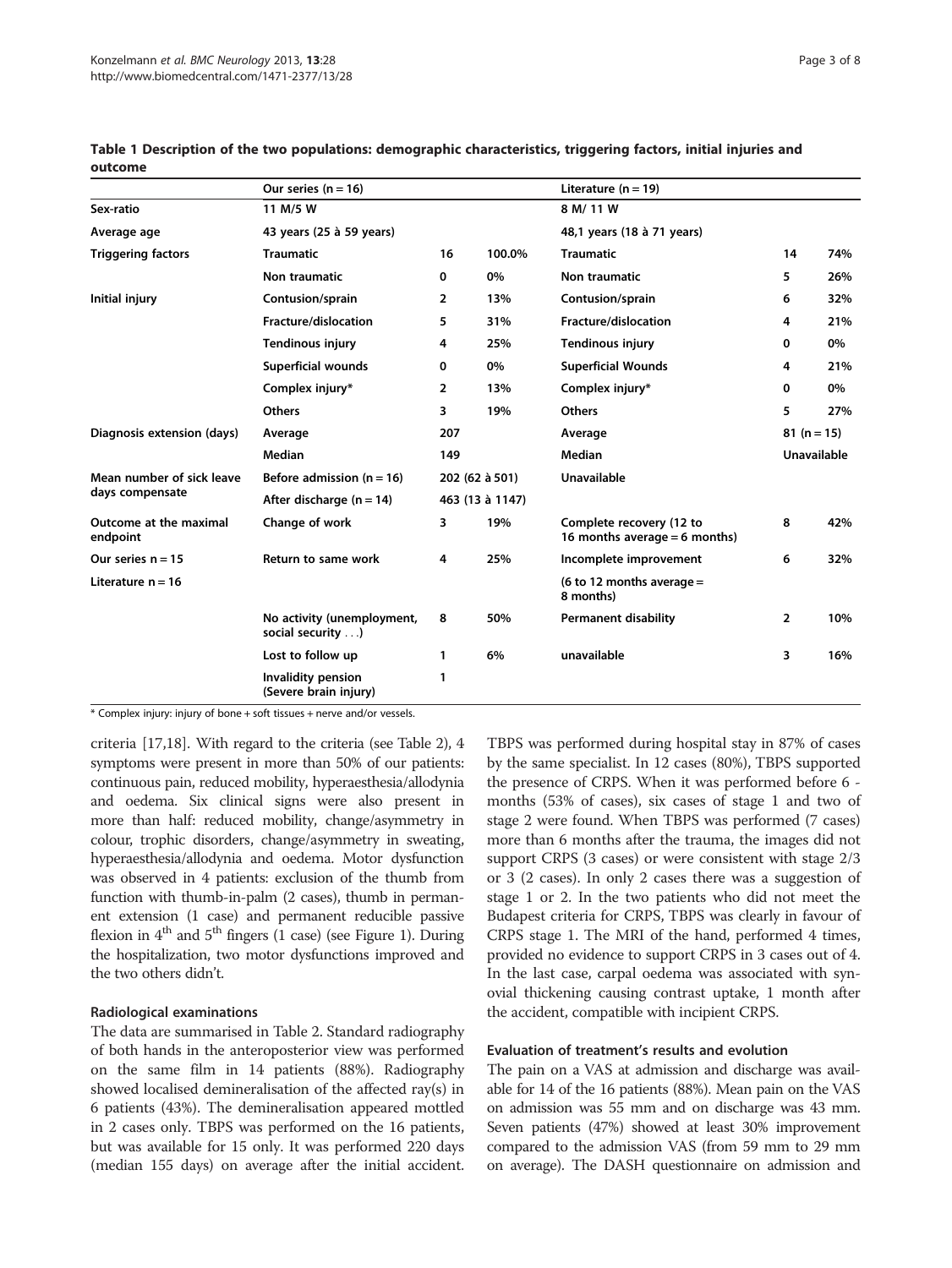# Our series  $(n = 16)$  Literature  $(n = 19)$ Clinical data N % N % (Budapest criteria) Symptoms Continuing pain disproportionate and the continuing pain disproportionate and the continuing pain disproportionate Decreased range of motion and the control of the control of the control of the control of the control of the control of the control of the control of the control of the control of the control of the control of the control Hyperesthesia and/or allodynia and the state of the state of the state of the state of the state of the state of the state of the state of the state of the state of the state of the state of the state of the state of the s Edema 9 56 4 21 Changes/asymmetry skin colour and the colour and the colour and the colour colour and the colour colour and the colour and the colour and the colour and the colour and the colour and the colour and the colour and the colou Changes/asymmetry sweating and the control of the control of the control of the control of the control of the control of the control of the control of the control of the control of the control of the control of the control Temperature asymmetry and the state of the state of the state of the state of the state of the state of the state of the state of the state of the state of the state of the state of the state of the state of the state of t Trophic changes (hair, nail, skin) 3 19 0 0 Motor dysfunction and the control of the control of the control of the control of the control of the control of the control of the control of the control of the control of the control of the control of the control of the c Clinical signs Decreased range of motion and the control of the control of the control of the control of the control of the control of the control of the control of the control of the control of the control of the control of the control Changes/asymmetry skin colour and the colour 12 12 12 12 12 12 12 12 13 13 147 Trophic changes 5 1 63 1 5 Hyperesthesia and/or Allodynia and the control of the control of the control of the control of the control of the control of the control of the control of the control of the control of the control of the control of the con Edema 9 56 10 53 Changes/asymmetry sweating and the state of the state of the state of the state of the state of the state of the state of the state of the state of the state of the state of the state of the state of the state of the state Temperature asymmetry and the state of the state of the state of the state of the state of the state of the state of the state of the state of the state of the state of the state of the state of the state of the state of t Motor dysfunction and the control of the control of the control of the control of the control of the control of the control of the control of the control of the control of the control of the control of the control of the c Number of fingers injured 1 and 10 and 10  $\frac{1}{2}$  10  $\frac{1}{2}$  52 2 2 2 2 2 37 3 and  $\begin{array}{ccc} 3 & 3 & 2 & 11 \end{array}$ 2 bilateral 1 6 0 0 Radiographics data Standard roentgenogram 14 and 14 58 11 58 Normal 7 50 2 18 Diffuse demineralization of injured digits and the set of the set of the set of the set of the set of the set of the set of the set of the set of the set of the set of the set of the set of the set of the set of the set of Global Peri articular demineralization of all digits 1 7 1 10 Three-phase bone scaning 16 16 100 11 58 Available 15 94 11 58 No CRPS 3 20 0 0 CRPS Stage 1 et 1/2 100

CRPS Stage 2 et 2/3 4 27 0 0 CRPS Stage 3 1 6 0 0

#### <span id="page-3-0"></span>Table 2 Clinical and radiological characteristics of the two populations

discharge was available for 12 patients with a mean score of 55/100 on admission and 51/100 on discharge giving a mean reduction of −4 points. Only 3 patients (25%) had an admission/discharge difference greater than 12.75 points. The VAS "patient beneficial treatment effect" was available for 14 patients (mean of 59 mm). In 11 cases (79%) it was greater than 30 mm (from 37 to 100 mm). With regard to

professional activity, 4 to 9 years after the hospitalization, 50% of patients hadn't returned to work, but we didn't know the exact reason. 44% returned to the same job or an adapted job. One patient had an invalidity pension because of another injury (severe cranial trauma). The mean compensation duration was 202 days before and 463 days after hospitalization.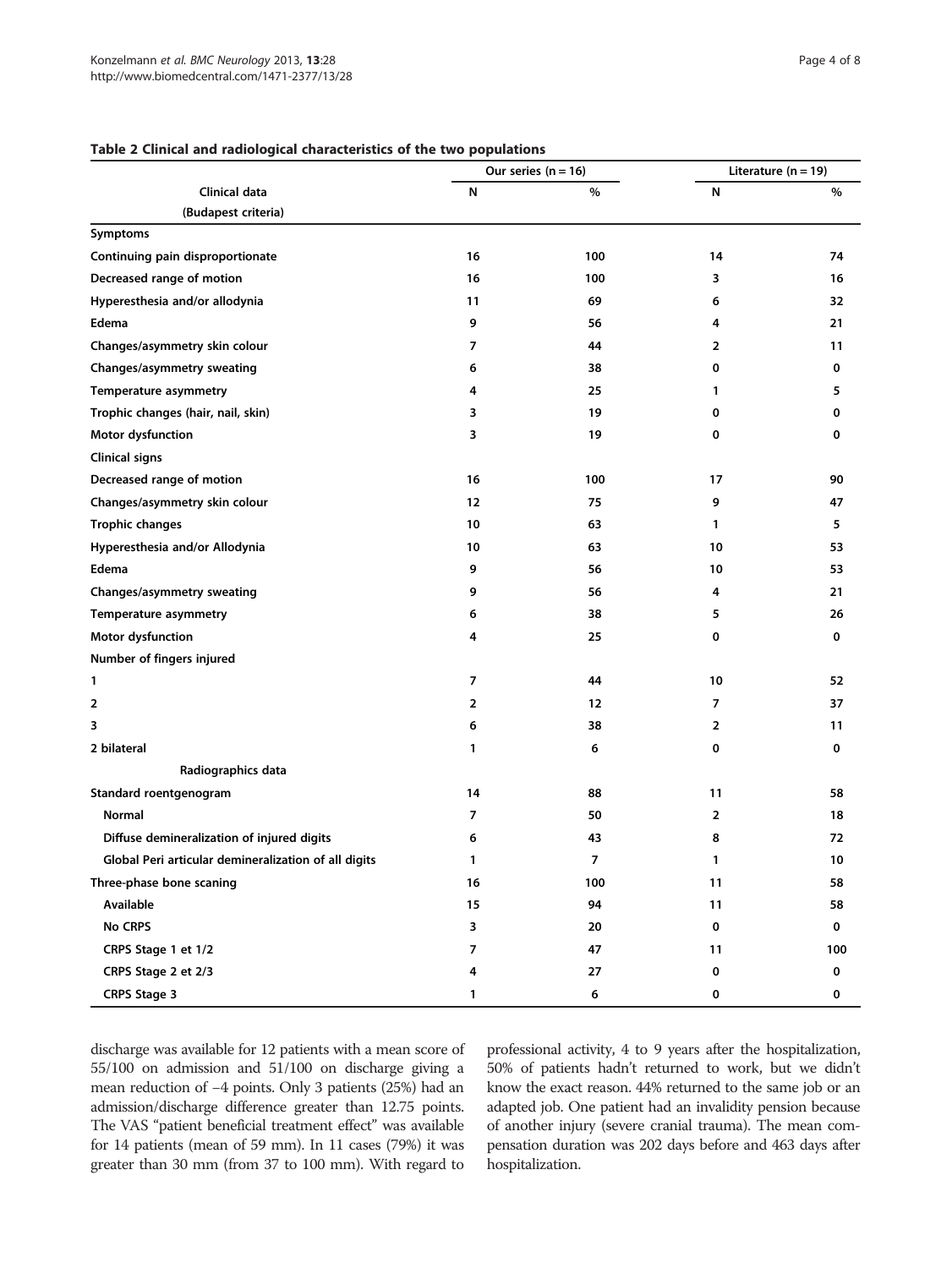<span id="page-4-0"></span>

#### Literature review

Fourteen articles were identified [\[3](#page-6-0)-[16\]](#page-6-0). Half of these were excluded [[4,5,7-9](#page-6-0),[14](#page-6-0),[15](#page-6-0)]. Two articles presented case series but without details of the clinical findings and thus could not be used in this review [[8,15\]](#page-6-0); four articles were about CRPS type 2 [\[4,5,7](#page-6-0),[14](#page-6-0)] and the case in the last article was not convincing [[9\]](#page-6-0). Seven articles were finally included [\[3](#page-6-0),[6](#page-6-0),[10](#page-6-0)-[13,16\]](#page-6-0) involving 19 cases. The comparative sample consists of these articles. The diagnostic criteria used, when given, varied (Doury, Amadio, Veldman) and no study applied the Budapest criteria. The diagnosis of CRPS was assessed on the basis of the clinical and radiological descriptions in the articles. The literature data are summarised in Tables [1](#page-2-0) and [2.](#page-3-0) Compared to our series, there were more women and 75% of cases were post-traumatic in origin. Mean diagnostic delay was much shorter (2.7 months versus 7.5 months). The main symptoms were pain, hyperaesthesia/ allodynia and oedema. The clinical signs present in more than 50% of cases were reduced joint mobility, hyperaesthesia/allodynia and oedema. Standard radiography was performed in 58% of the cases and demonstrated demineralisation of the affected ray(s) in 72% of cases. TBPS was performed in 52% of cases. It was always considered to support the diagnosis of CRPS, but only data from the delayed phase were described. No data on MRI were available.

With regard to evolution, 8 patients (42%) were cured and 6 (31%) improved with an extension of 6 to 12 months. Two patients were in permanent disability at 1.5 and 9 years.

#### **Discussion**

This series is the largest well-documented consecutive series of partial CRPS 1 of the hand. It is also the first to use the recently validated diagnostic criteria, the so called Budapest criteria [\[17,18](#page-7-0)], in this context. Among our 16 patients, 14 (88%) fulfilled these criteria and in the two remaining cases, where just one symptom was missing, a TBPS enabled the diagnosis to be confirmed. Validated criteria accepted by the majority of the medical community make the comparison of studies and grouping of data from small series possible, which facilitates the advancement of knowledge in rare diseases. It should be kept in mind that there is still no consensus in the literature on the number of rays that define the partial form of CRPS. Doury and Lequesne et al. [[1,4,5\]](#page-6-0) proposed that one or two fingers at most must be affected. However, Soucacos et al. [[15](#page-6-0)] and Bianchi et al. [[16](#page-6-0)] proposed three fingers. Based on our experience, we propose to apply the diagnosis of partial CRPS when one to three rays are affected and when the disease does not spread to the whole hand later as part of overall CRPS progression. Some authors discussed a neurological origin of partial forms of CRPS [\[6,12,13,16](#page-6-0)] but they gave no evidence to support this hypothesis.

In these partial forms of CRPS of the hand, special importance should be given to differential diagnosis which meets the Budapest criterion n° 4 [[17,18](#page-7-0)] i.e. that no other diagnosis may better explains the signs and symptoms. For the hand, many other diagnoses should be excluded [[1,4,5,10](#page-6-0)]. Radiological examinations may therefore remain useful especially for doubtful or borderline cases. It would be appropriate then to specify their importance when partial involvement is suspected.

Based on the available data, standard radiography and MRI have limited value. They should not be performed for confirming partial CRPS of the hand, but only for differential diagnosis [[21,29,30\]](#page-7-0).

TBPS has been used since the early eighties in CRPS for the upper limb [\[22-27\]](#page-7-0), but still not for the partial forms of CRPS. A review article published in 1995 [\[28\]](#page-7-0) concluded that TBPS was the most useful for positive diagnosis of CRPS when performed within the first 6 months of the disease. In another hand, in Dutch guidelines published in 2006 [[34\]](#page-7-0), TBPS was considered to have no additional diagnostic value. Since the publication of these guidelines, two meta-analysis were recently published [\[29,35\]](#page-7-0) with contradictory results. Moreover, 3 prospective studies have been also published [[26,27,30\]](#page-7-0) confirming the usefulness of TBPS as additional tool in doubtful cases [[30](#page-7-0)] and when the duration of the pathology is shorter than 3 [[26](#page-7-0)] or 5 months [[27](#page-7-0)]. Two other retrospective studies [[36,37\]](#page-7-0) using the Budapest criteria were also recently published. Moon et al. [[36](#page-7-0)], found a low utility of TBPS for diagnosis of CRPS and AlSharif et al. [[37](#page-7-0)] found a positive scintigraphy in patients with vasomotor symptoms, motor and/or trophic changes,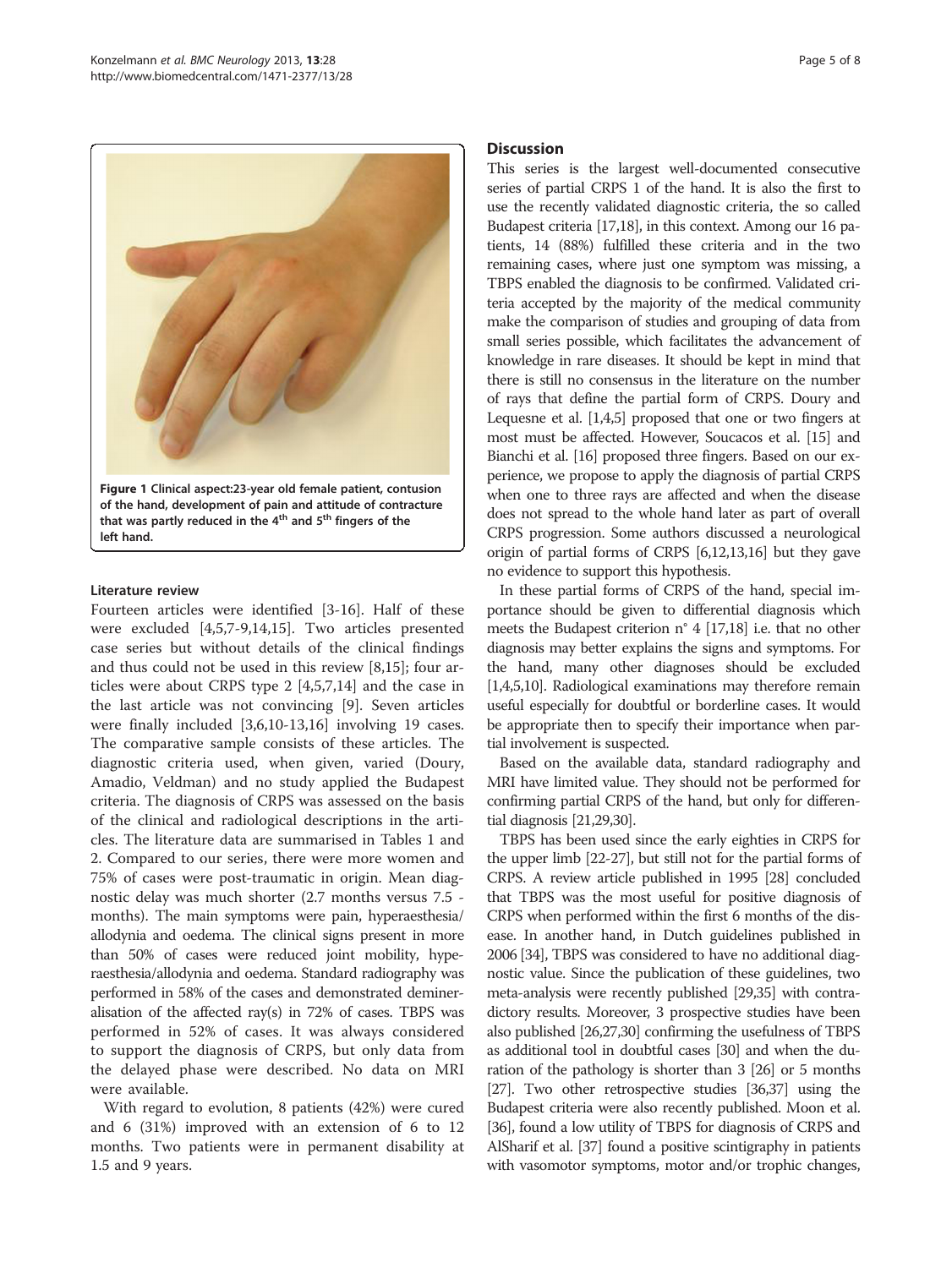

with a duration of less than 3 months. In our study, TBPS was also particularly helpful when it was performed in the first 6 months. Figure 2 shows the TBPS images in a partial form. Taking all these results together, the role of TBPS in the diagnosis of CRPS is still uncertain. It is certainly not a screening tool for diagnosis of CRPS in which clinical findings remain the gold standard. Nevertheless, we believe that TBPS should be only recommended in the first months of the disease progression for unclear situations which do not fully meet the Budapest criteria [\[29,30\]](#page-7-0). Based on the present knowledge, we have proposed a diagnosis flow chart (Figure 3) on the application of the Budapest criteria and of radiology in cases of partial CRPS.

The disease course, reported briefly in the literature, is described as favourable in the majority of cases (see Table [1](#page-2-0)), but return to work is addressed in only 2 patients (10%). In relation to our patients, progress during their hospital stay

was modest. Nearly half of our patients (47%) reported improvement of at least 30% in pain, which is considered the smallest clinically significant change that could be detected [[31](#page-7-0)]. The patients' perception of global improvement was more than 50 mm and can be defined as clinically significant change (i.e. more than 30 mm) in 80% of patients. This more global parameter probably reflects patient satisfaction with the whole interdisciplinary rehabilitation process. Regarding return to work, in our series, 50% of patients didn't return to work with a follow up of 4 to 9 years. We cannot explain this long lasting sick leave but none of our patients had an invalidity pension related to CRPS. The literature is not very precise, especially concerning return to work, and to date our study is the first to use detailed insurance data. Hence, it could happen that old studies may have been more optimistic than those performed more recently [\[1](#page-6-0)[,38](#page-7-0)]. But it is also possible that a too late diagnosis, as in our

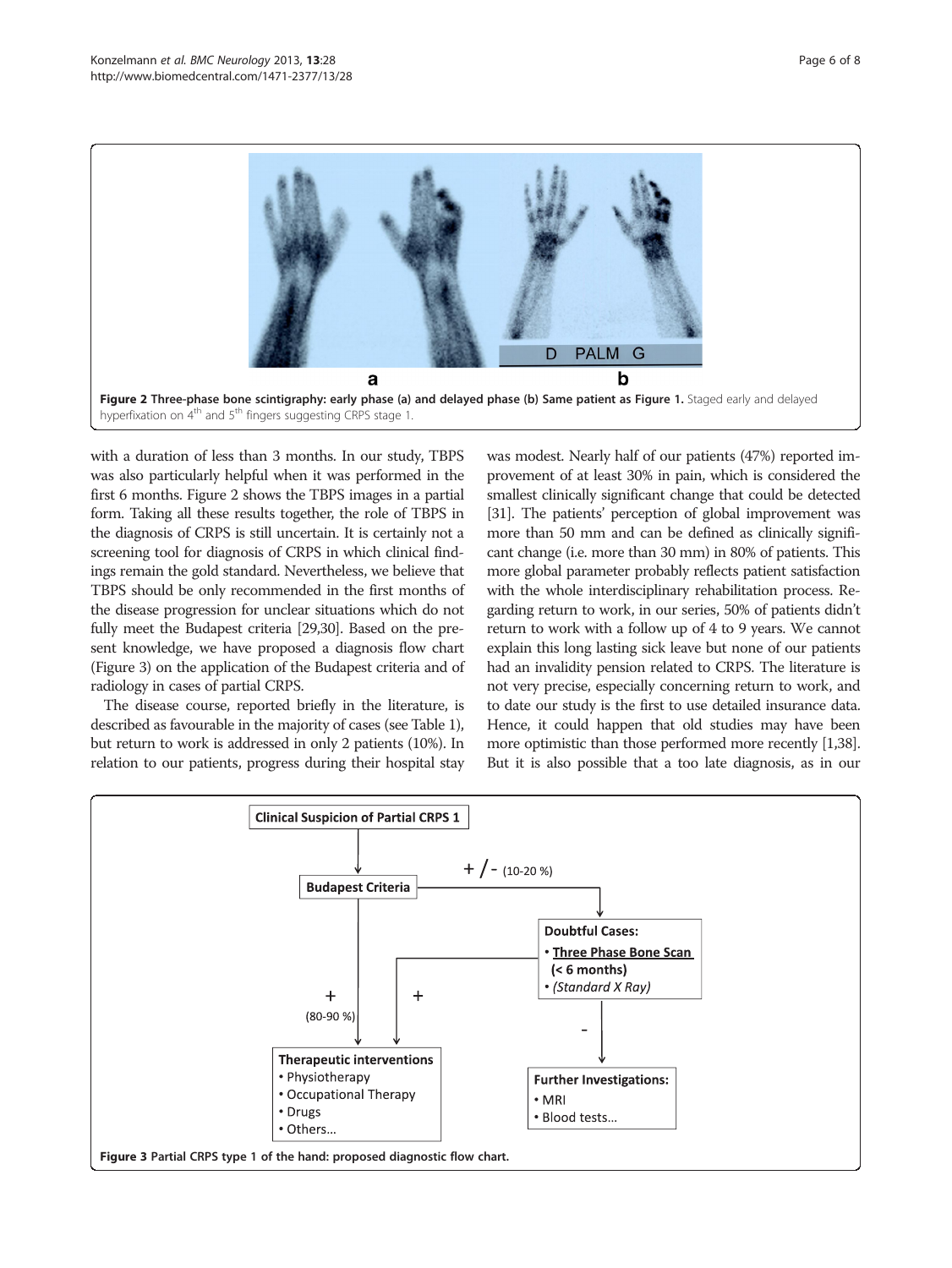<span id="page-6-0"></span>cases, may have had a negative impact on healing, especially on chronic pain. Finally, it could not be excluded that cases with favourable outcomes were not sent to our centre.

Compared to the results of literature, our patients are all post traumatic with a higher prevalence of males. This is due to the selection of our patients, i.e. most of them were blue collars (industry and building workers) insured to the leading Swiss insurance company which owns our clinic (selection bias). Then the diagnosis of CRPS was made more belatedly and the prognosis seems worse in our series. This probably due to the fact that this syndrome is rare, ignored by the majority of medical practitioners and discovered in specialised wards [3-16]. In our medical environment, traumatic patients are only sent to tertiary centres in case of unfavourable outcome after months what probably explains this late diagnosis (202 days on average).

Different diagnostic sets were used in the literature. This may also affect comparisons with our series [\[39,40](#page-7-0)]. Nevertheless, with the exception of motor dysfunction, only recently introduced in CRPS criteria, all the other symptoms and signs were somehow already mentioned in former classifications and used in hand rehabilitation facilities for many decades [1,2]. Moreover, we have only kept studies with precise clinical description. For these reasons, we assume that all these cases are partial form of CRPS. Computer medical records are very helpful to trace these criteria. In our hospital, for instance, clinical data are prospectively recorded and were used as database for all CRPS cases since 2002 for the lower limb [[41](#page-7-0)] and 2004 for the upper limb with only few missing data.

The first limitation of our study is its retrospective nature. With this design, we can't exclude a placebo effect to explain a part of therapeutics results [[42\]](#page-7-0). Because symptoms can also fluctuate over time [[40\]](#page-7-0), it is also possible that retrospective design with only one assessment may present a low precision of the measurement. The third limitation is related to the selection bias i.e. mostly blue-collar male patients with unfavourable outcome are hospitalized in our clinic (see above). For these reasons, our results cannot be generalised to all cases of partial CRPS. Finally, the literature review remains limited by the diversity of diagnosis criteria, but the articles were carefully selected with precise clinical description and were assumed to be partial forms of CRPS.

#### Conclusions

In conclusion, partial CRPS type 1 of the hand is a rare clinical form. For clinical practice we recommend the use of the Budapest criteria validated in 2010 [\[18\]](#page-7-0), with a maximum of 3 rays involved without subsequent spread. Only, in case of doubt or borderline form (10 to 20% of cases), TBPS should be performed in the first six months of the disease course after trauma, other radiological examinations

being devoted to differential diagnosis above all. In our series, the prognosis is poor, 50% of patients didn't return to work 4 to 9 years after hospitalization.

#### Abbreviations

CRPS: Complex regional pain syndrome; TBPS: Three bone phase scintigraphy or scan; MRI: Magnetic resonance imaging; VAS: Visual analogical scale; DASH: Disabilities arm shoulder and hand; IASP: International association for study of pain.

#### Competing interest

The authors declare that they have no competing interest.

#### Authors' contribution

MK extracts the patient's data, analyzes it, wrote the article, and made the tables and figures. OD participated in the redaction of some sections of the revise manuscript in English. FL participated in the redaction, correction and review of this article. All authors read and approved the final manuscript.

#### Acknowledgments

To Mrs Viriginie Crittin for her help with the tables To Mr Pierre-Dominique Varone for the long term insurance's data.

#### Author details

<sup>1</sup>Department for musculoskeletal rehabilitation, Clinique romande de réadaptation suvacare, 90 avenue du grand champsec, Sion 1951, Switzerland. <sup>2</sup>Institut de Recherche en Réadaptation (IRR), Clinique romande de réadaptation suvacare, 90 avenue du grand champsec, Sion 1951, Switzerland.

Received: 2 July 2012 Accepted: 11 March 2013 Published: 18 March 2013

#### References

- 1. Doury PC: Algodystrophy. A spectrum of disease, historical perspectives, criteria of diagnosis, and principles of treatment. Hand Clin 1997, 13(3):327–337.
- 2. Veldman PH, Reynen HM, Arntz IE, Goris RJ: Signs and symptoms of reflex sympathetic dystrophy: prospective study of 829 patients. Lancet 1993, 342:1012–1016.
- 3. Dammann F: Isoliertes Sudeck-syndrom nur an drei fingern. Mschr Unfallheilk 1972, 75:13–22.
- 4. Lequesne M, Kerboull M, Bensasson M, Perez C, Dreiser R, Forest A: Partial transient osteoporosis. Skeletal Radiol 1977, 2:1–9.
- 5. Lequesne M, Kerboull M, Bensasson M, Perez C, Dreiser M, Forest A: L'algodystrophie décalcifiante partielle. Rev Rhum 1979, 46(2):111–121.
- 6. Helms CA, O'Brien ET, Katzberg RW: Segmental reflex sympathetic dystrophy syndrome. Radiology 1980, 135:67–68.
- 7. Karasick S, Karasick D: Case report 193. Skeletal Radiol 1982, 8:151-152.
- 8. Doury P: Les formes atypiques partielles, parcellaires et
- infraradiologiques des algodystrophies. Rev Rhum 1982, 49(11):781–786. 9. Lagier R, Chamay A: Localized Sudeck's dystrophy and distal interphalangeal osteoarthritis of a finger: anatomicoradiologic study. J Hand Surg 1984, 9A:328–332.
- 10. Laukaitis JP, Varma VM, Borenstein DG: Reflex sympathetic dystrophy localized to a single digit. J Rheumatol 1989, 16:402-405.
- 11. Lunter MH, Van Albada-Kuipers GA, Heggelman BGF: Reflex sympathetic dystrophy syndrome of one finger. Clin Rheumatol 1990, 9(4):542–544.
- 12. Chester MH: Segmental manifestation of reflex sympathetic dystrophy syndrome limited to one finger. Anesthesiology 1990, 73(3):558–561.
- 13. Kline SC, Beach V, Holder LE: Segmental reflex sympathetic dystrophy: clinical and scintigraphic criteria. J Hand Surg 1993, 8A:853–859.
- 14. Chester MH: Segmental reflex sympathetic dystrophy involving the thumb: a rare complication of a varicella zoster infection. Anesthesiology 1992, 77:1223–1225.
- 15. Soucacos PN, Diznitsas LA, Beris AE, Malizos KN, Xenakis TA, Papadopoulos GS: Clinical criteria and treatment of segmental versus upper extremity reflex sympathetic dystrophy. Acta Orthop Belg 1998, 64(3):314–321.
- 16. Bianchi S, Abdelwahab IF, Garcia J: Partial transient osteoporosis of the hand. Skeletal Radiol 1999, 28:324–329.